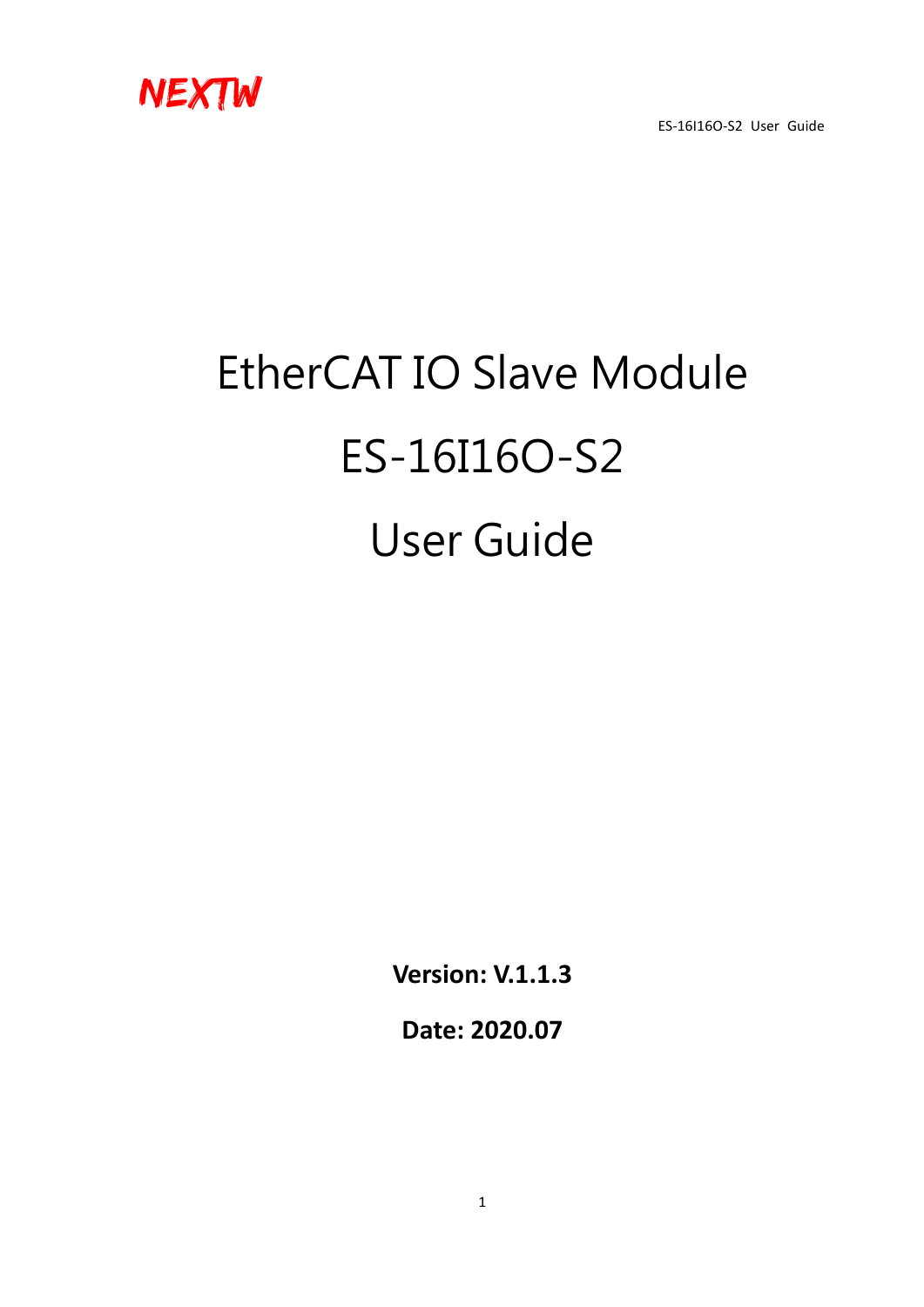

## Contents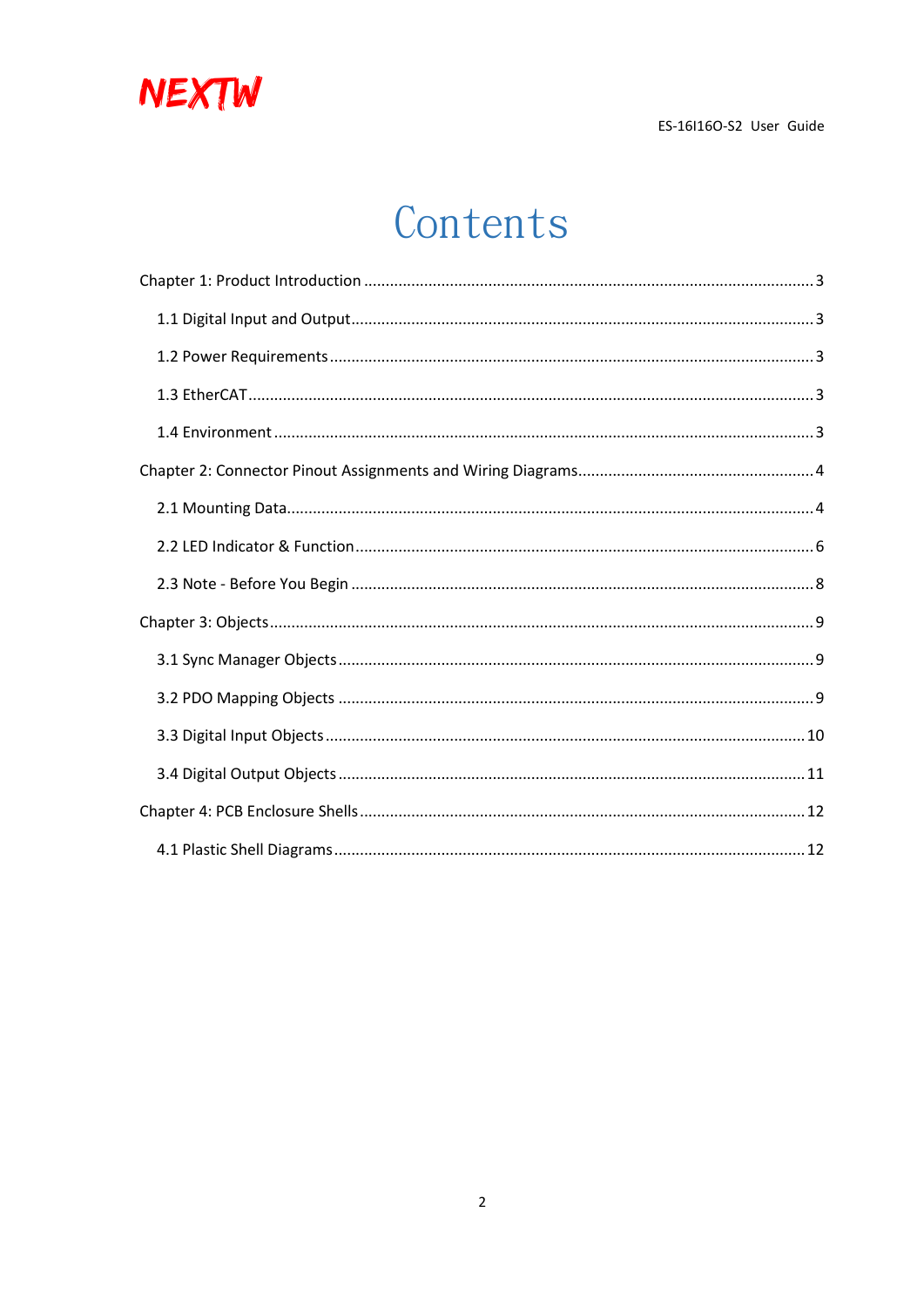

## <span id="page-2-0"></span>Chapter 1: Product Introduction

## <span id="page-2-1"></span>1.1 Digital Input and Output

- 16 digital input channels and 16 digital output channels
- Input / Output voltage: 0 and 3.3V DC
- Input pull down resistor : 50K ohm
- Output source current: -18 mA
- Output sink current: 17 mA

## <span id="page-2-2"></span>1.2 Power Requirements

● DC input: DC 24V

## <span id="page-2-3"></span>1.3 EtherCAT

- Data transfer medium: Ethernet cable(CAT5e), shield type: S/STP or S/UTP
- Ethernet interface: 2x RJ-45
- Data transfer rate: 100Mbps, full duplex
- Protocol: EtherCAT

### <span id="page-2-4"></span>1.4 Environment

● Operating temperature: 0℃ to 65℃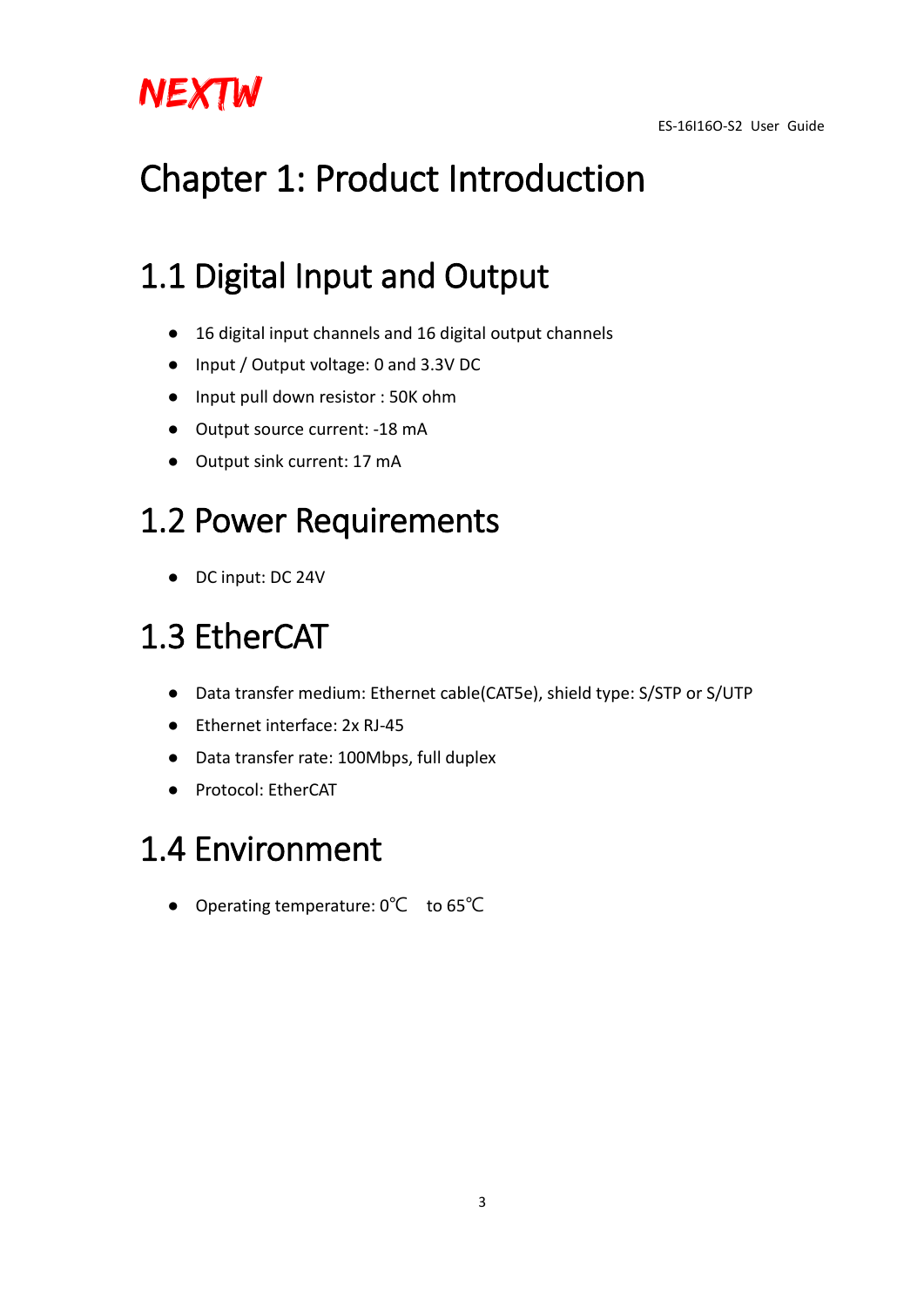

### <span id="page-3-0"></span>Chapter 2: Connector Pinout Assignments and

### Wiring Diagrams

## <span id="page-3-1"></span>2.1 Mounting Data



- PCB dimension(mm): 73.66(W) x 71.2(L) x 19.05(H)
- Mounting holes distance(mm):  $66.04(W)$  x  $63.5(L)$
- H1 hole to J1 Pin1 horizontal distance: 14.02mm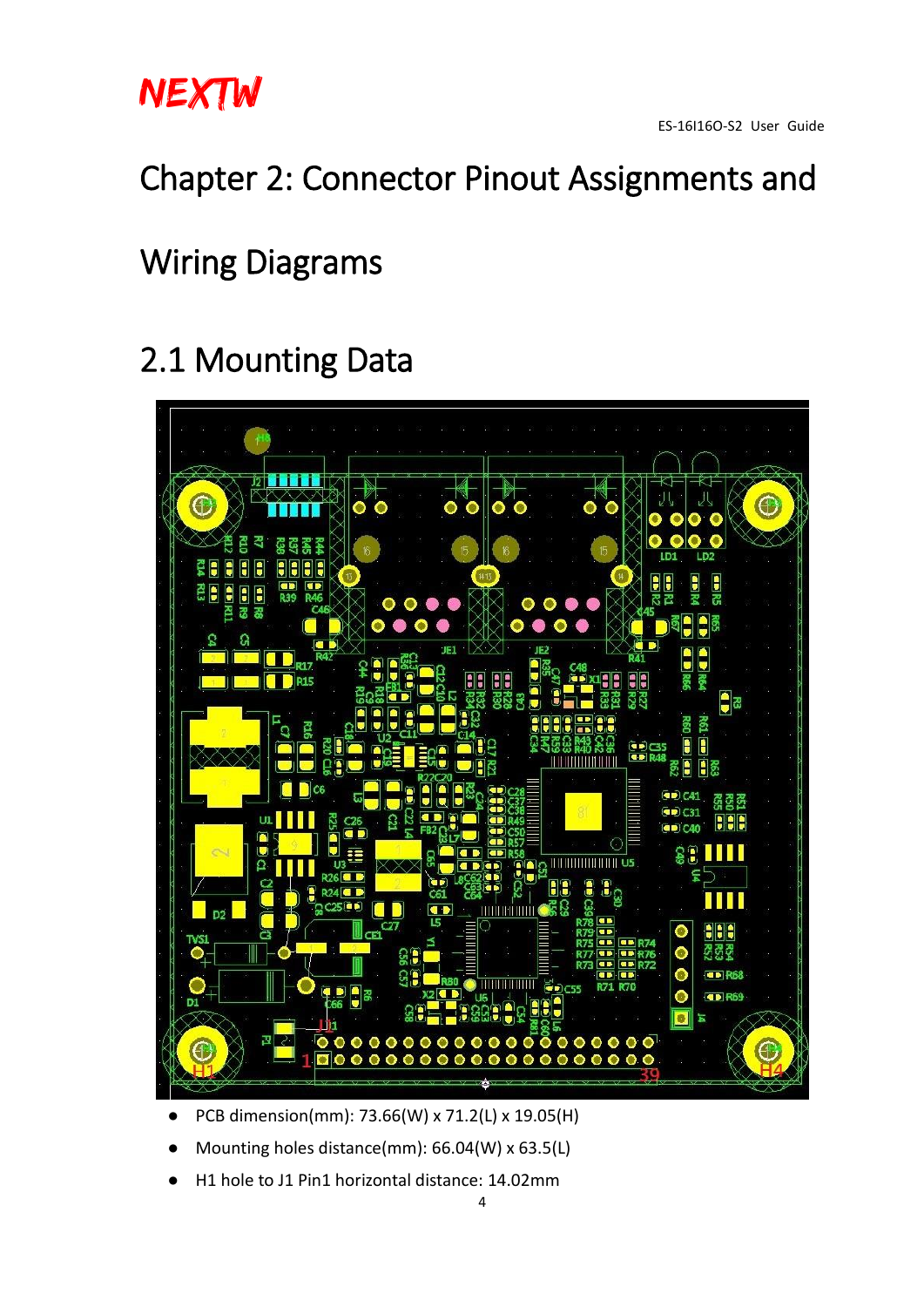



| Pin            | <b>Name</b> | <b>Type</b>  | Pin | <b>Name</b> | <b>Type</b>  |
|----------------|-------------|--------------|-----|-------------|--------------|
| $\mathbf{1}$   | 24VIN       | <b>POWER</b> | 21  | Ground      | <b>POWER</b> |
| $\overline{2}$ | Ground      | <b>POWER</b> | 22  | Ground      | <b>POWER</b> |
| 3              | 3.3V OUT*   | <b>POWER</b> | 23  | Output 0    | OUT          |
| 4              | Ground      | <b>POWER</b> | 24  | Output 1    | OUT          |
| 5              | Input 0     | IN           | 25  | Output 2    | OUT          |
| 6              | Input 1     | IN           | 26  | Output 3    | OUT          |
| 7              | Input 2     | IN           | 27  | Output 4    | OUT          |
| 8              | Input 3     | IN           | 28  | Output 5    | <b>OUT</b>   |
| 9              | Input 4     | IN           | 29  | Output 6    | OUT          |
| 10             | Input 5     | IN           | 30  | Output 7    | OUT          |

Table.1 Pin Definition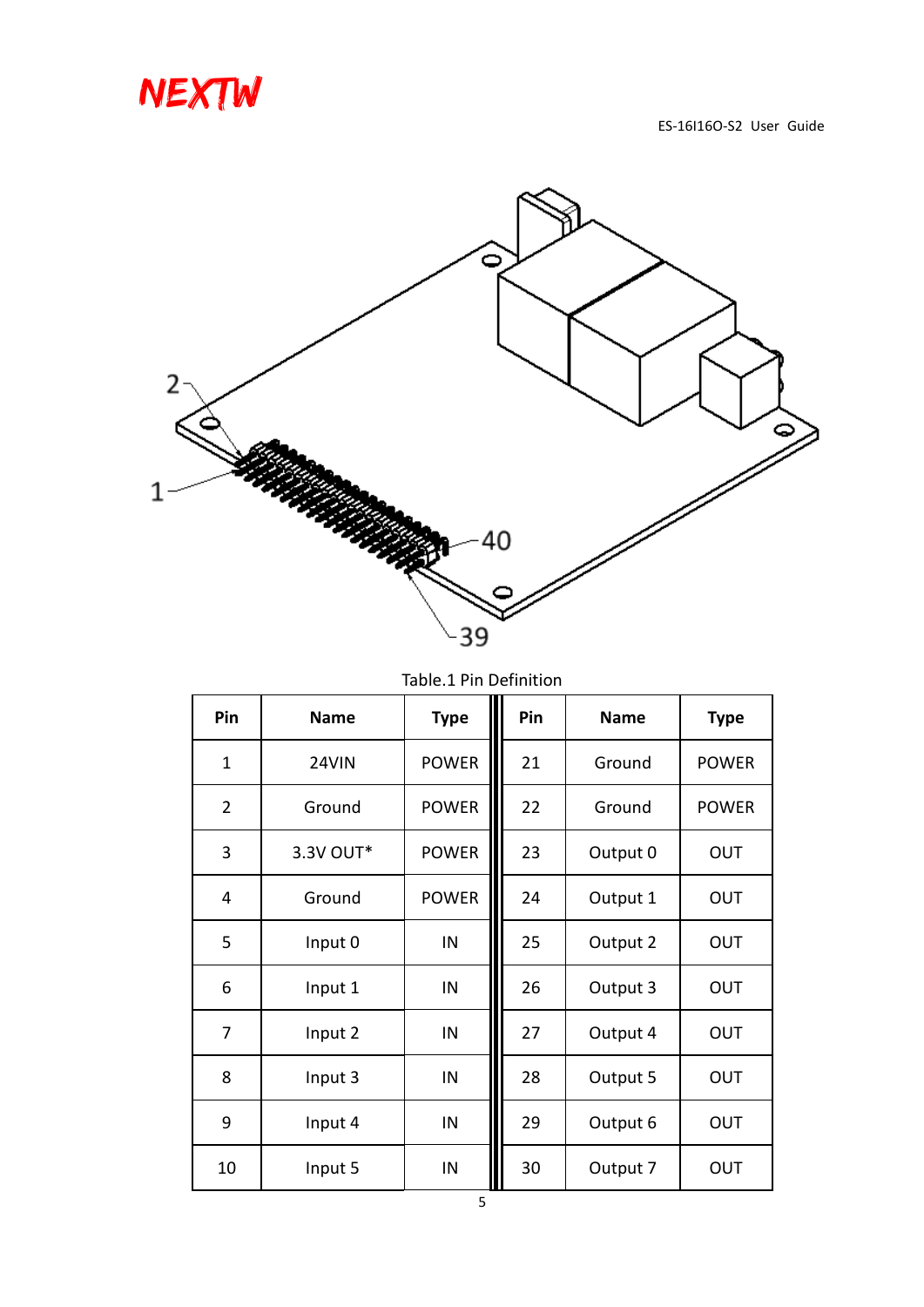

| 11 | IN<br>Input 6 |    | 31 | Output 8        | OUT          |
|----|---------------|----|----|-----------------|--------------|
| 12 | Input 7       | IN | 32 | Output 9        | OUT          |
| 13 | Input 8       | IN | 33 | Output 10       | OUT          |
| 14 | Input 9       | IN | 34 | Output 11       | OUT          |
| 15 | Input 10      | IN | 35 | Output 12       | OUT          |
| 16 | Input 11      | IN | 36 | Output 13       | OUT          |
| 17 | Input 12      | IN | 37 | Output 14       | <b>OUT</b>   |
| 18 | Input 13      | IN | 38 | Output 15       | OUT          |
| 19 | Input 14      | IN | 39 | Ground<br>Earth | <b>POWER</b> |
| 20 | Input 15      | IN | 40 | Ground<br>Earth | <b>POWER</b> |

\*Note: Pin 3 (3.3V output) maximum output current: 1.8A

### <span id="page-5-0"></span>2.2 LED Indicator & Function



#### **Station alias address**

SW1/SW2: station alias address. ESC loads the 8-bit alias address to register 0x12 if reset. SW1 is the higher hex digit; SW2 is the lower one.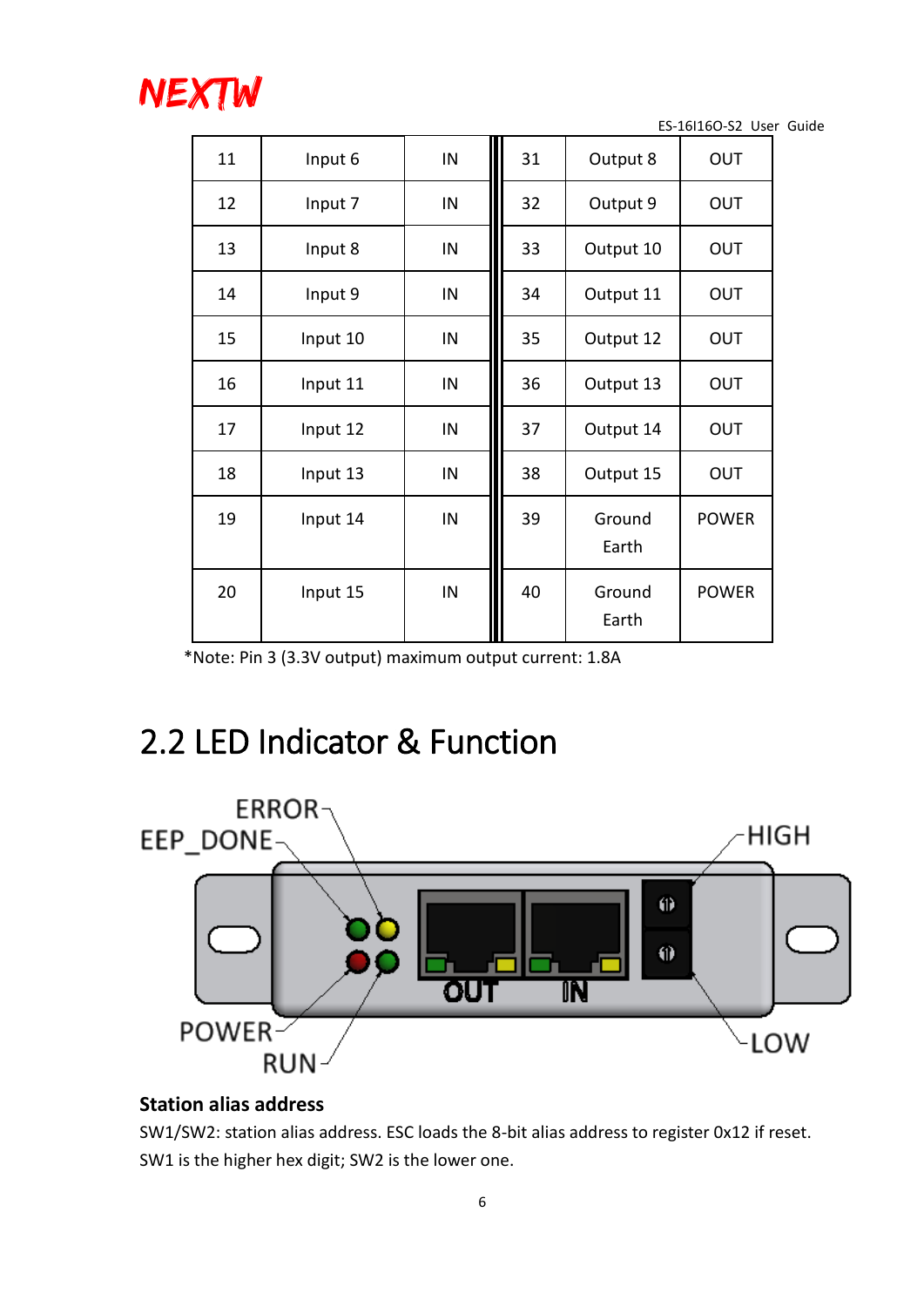

| POWER (Red) |                                           |  |  |  |
|-------------|-------------------------------------------|--|--|--|
| ON          | Power supply has been connected to 24 VDC |  |  |  |
| OFF         | Power supply is not connected to 24VDC    |  |  |  |

| RUN LED (Green) |                  |  |  |  |
|-----------------|------------------|--|--|--|
| LED Response    | <b>FSM State</b> |  |  |  |
| <b>OFF</b>      | $1$ -Init        |  |  |  |
| Flash           | 4-Safe OP, 1x    |  |  |  |
| <b>Blinking</b> | 2-PreOp          |  |  |  |
| Flickering      | 3-Bootrap        |  |  |  |
| ON              | 8-Op             |  |  |  |

| EEP_DONE (Green) |             |  |  |
|------------------|-------------|--|--|
| <b>ON</b>        | EEPROM done |  |  |
| <b>OFF</b>       | Fail        |  |  |

| <b>ERROR LED (Yellow)</b> |                                   |  |  |  |
|---------------------------|-----------------------------------|--|--|--|
| LED Response              | <b>Error State</b>                |  |  |  |
| <b>OFF</b>                | No Error                          |  |  |  |
| Flash 1x-12x              | Process Data Watchdog timeout, 2x |  |  |  |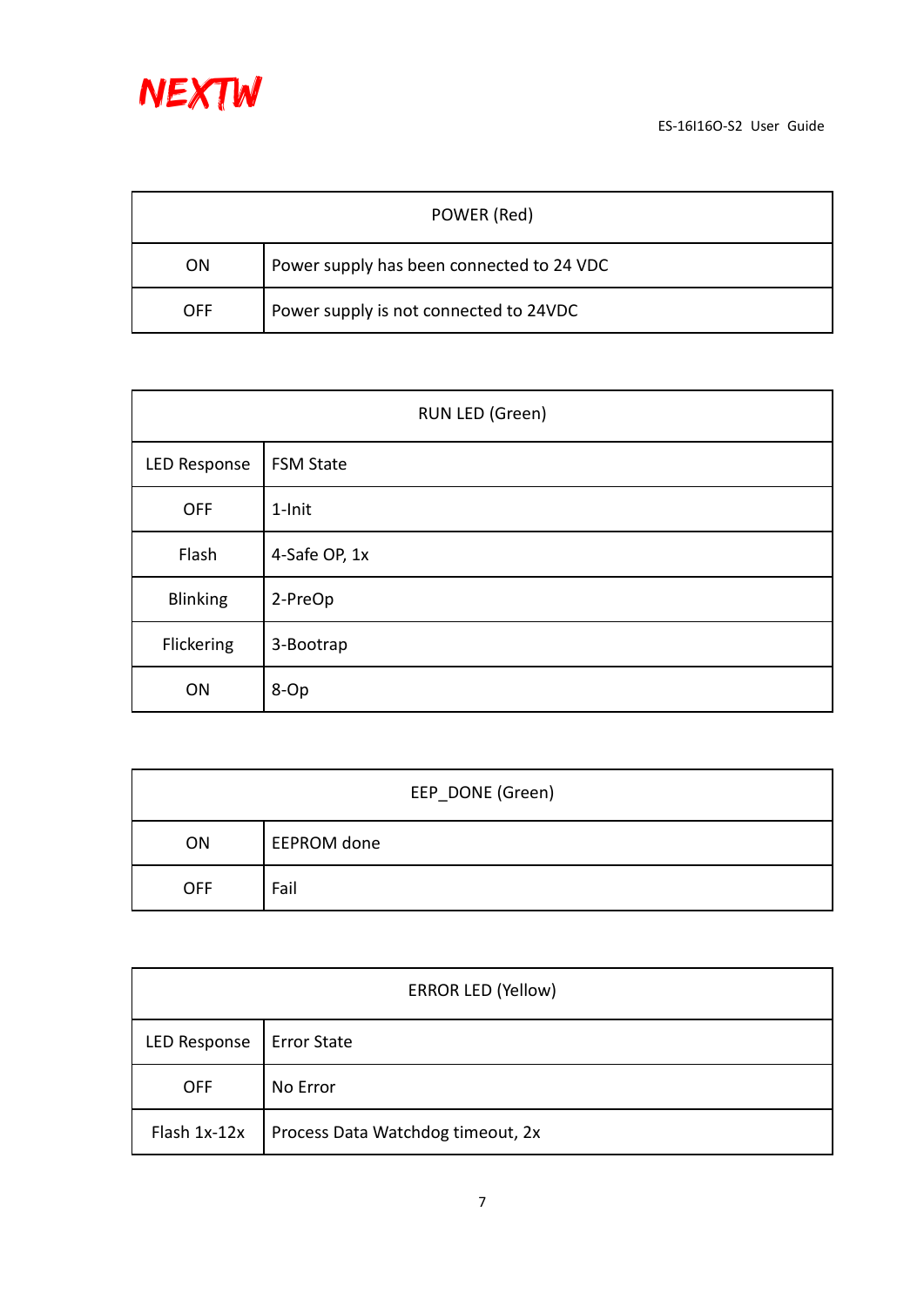

| <b>Blinking</b> | PDI configuration unstopped type |
|-----------------|----------------------------------|
| Flickering      | I2C EEPROM loading error         |
| ON              | PDI Watchdog timeout             |

| RJ45 LED Yellow |                      |  |  |
|-----------------|----------------------|--|--|
| ON              | Data transmitting    |  |  |
| <b>OFF</b>      | No data transmitting |  |  |

### <span id="page-7-0"></span>2.3 Note - Before You Begin

- Ensure you have stable, clean working environment.
- Before working on any components, make sure the power is off.
- Ground yourself before touching any components.
- Static electricity may damage the elections components.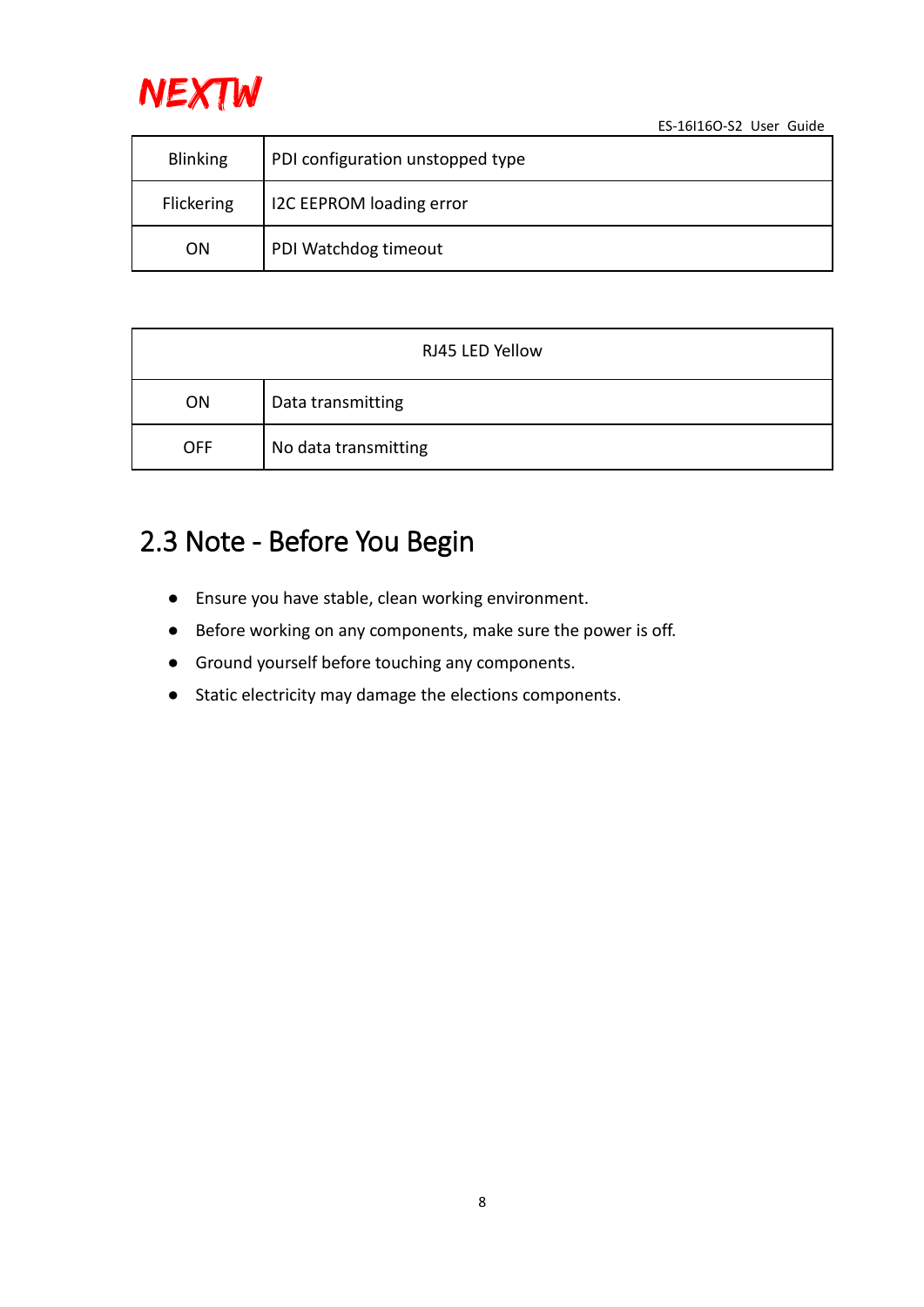

## <span id="page-8-0"></span>Chapter 3: Objects

### <span id="page-8-1"></span>3.1 Sync Manager Objects

| Index    | Sub<br>Index | Type            | Access Value |                                      | Description                 |
|----------|--------------|-----------------|--------------|--------------------------------------|-----------------------------|
| 0x1c12 0 |              | <b>USINT RW</b> |              | 0 to 2<br>(default:2)                | Number of RxPDO<br>mappings |
| 0x1c12 1 |              | UINT            | RW           | [0x1600, 0x1601]<br>(default:0x1600) | <b>First RxPDO mappings</b> |
| 0x1c12 2 |              | UINT            | RW           | [0x1600, 0x1601]<br>(default:0x1601) | Second RxPDO mappings       |

#### Sync Manager 2 PDO Assignment

### Sync Manager 3 PDO Assignment

| Index    | Sub<br>Index | Type            | Access Value |                                                               | Description                 |
|----------|--------------|-----------------|--------------|---------------------------------------------------------------|-----------------------------|
| 0x1c13 0 |              | <b>USINT RW</b> |              | 0 to 2<br>(default:2)                                         | Number of TxPDO<br>mappings |
| 0x1c13 1 |              | <b>UINT</b>     | RW           | [0x1a00, 0x1a01]<br>(default:0x1a00)                          | <b>First RxPDO mappings</b> |
| 0x1c13 2 |              | <b>UINT</b>     | RW           | [0x1a00, 0x1a01]<br>$\det\left( \text{default}:0x1a01\right)$ | Second RxPDO mappings       |

The object 0x1C12/0x1C13 can be changed only in the EtherCAT Pre-Operational state

### <span id="page-8-2"></span>3.2 PDO Mapping Objects

RxPDO 0

| Index Sub Index Type Access Value |  | Description |  |
|-----------------------------------|--|-------------|--|
|-----------------------------------|--|-------------|--|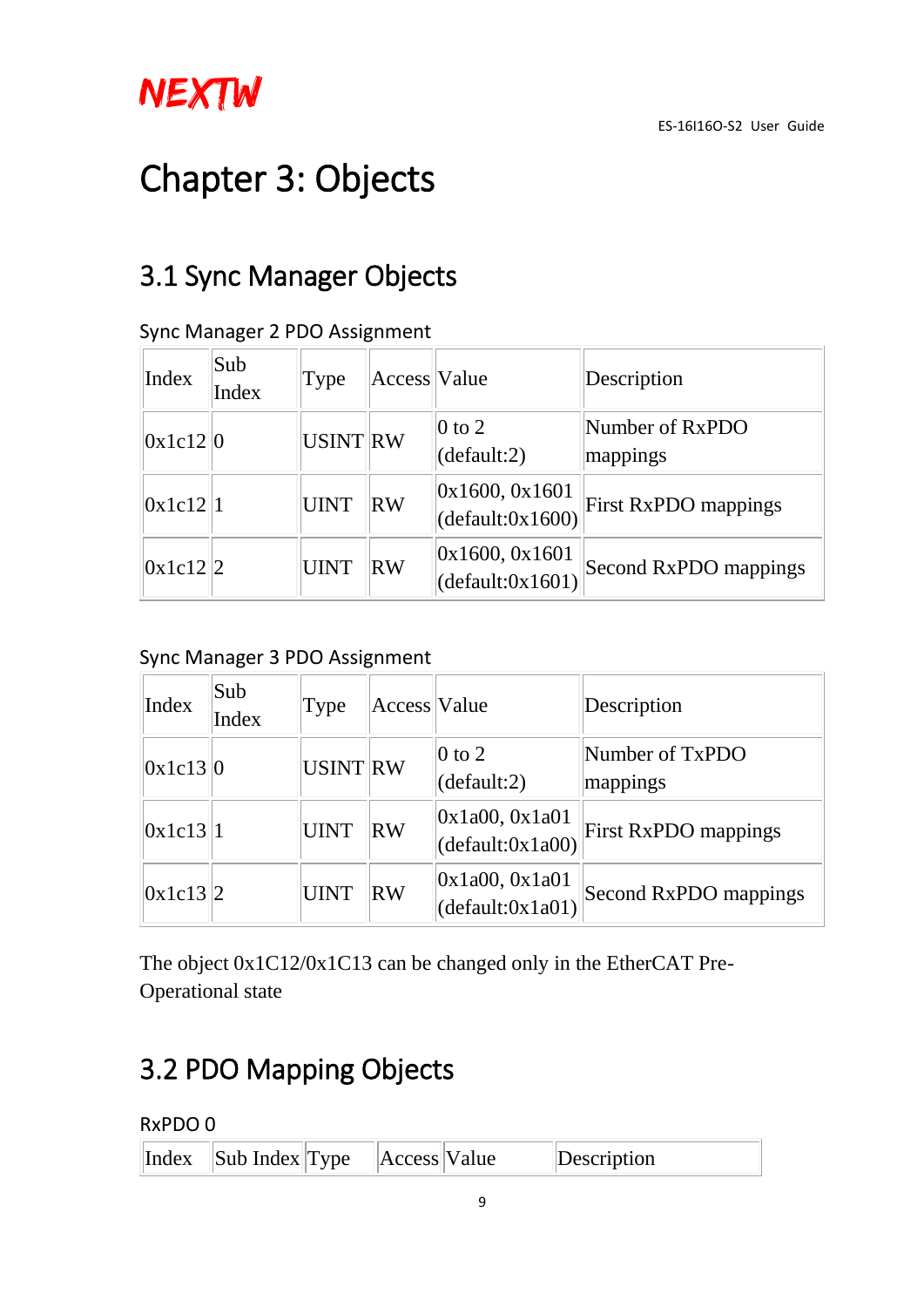

| 0x1600 0 | USINT RO | Number of PDO entries                           |
|----------|----------|-------------------------------------------------|
| 0x1600 1 | UDINT RO | $\vert 0x70000108 \vert$ First entry of RxPDO 0 |

#### RxPDO 1

|          | Index Sub Index Type Access Value |          |  | Description                                     |
|----------|-----------------------------------|----------|--|-------------------------------------------------|
| 0x1601 0 |                                   | USINT RO |  | Number of PDO entries                           |
| 0x1601 1 |                                   | UDINT RO |  | $\vert 0x70000208 \vert$ First entry of RxPDO 1 |

### TxPDO 0

|          | $\left \text{Index}\right $ Sub Index Type |          | Access Value | Description                                               |
|----------|--------------------------------------------|----------|--------------|-----------------------------------------------------------|
| 0x1a00 0 |                                            | USINT RO |              | Number of PDO entries                                     |
| 0x1a00 1 |                                            | UDINT RO |              | $\left  0 \times 60000108 \right $ First entry of TxPDO 0 |

### TxPDO 1

|          | Index Sub Index Type Access Value |          |  | Description                                     |
|----------|-----------------------------------|----------|--|-------------------------------------------------|
| 0x1a01 0 |                                   | USINT RO |  | Number of PDO entries                           |
| 0x1a01 1 |                                   | UDINT RO |  | $\vert 0x60000208 \vert$ First entry of TxPDO 1 |

### <span id="page-9-0"></span>3.3 Digital Input Objects

| Index    | Sub Index $T$ ype |          | Access Value |                                                                | Description                                                                                   |
|----------|-------------------|----------|--------------|----------------------------------------------------------------|-----------------------------------------------------------------------------------------------|
| 0x6000 0 |                   | USINT RO |              |                                                                | Number of digital input object                                                                |
| 0x6000   |                   | USINT RO |              |                                                                | $\begin{array}{c c} 0 \text{ to 0xff} \\ \text{(default:0)} \end{array}$ Digital input byte 0 |
| 0x6000 2 |                   | USINT RO |              | $\vert 0 \text{ to } 0 \text{xff} \vert$<br>$\det$ (default:0) | Digital input byte 1                                                                          |

0x6000:1 Digital input byte 0 is mapping to Input 0 to Input 7

0x6000:2 Digital input byte 1 is mapping to Input 8 to Input 15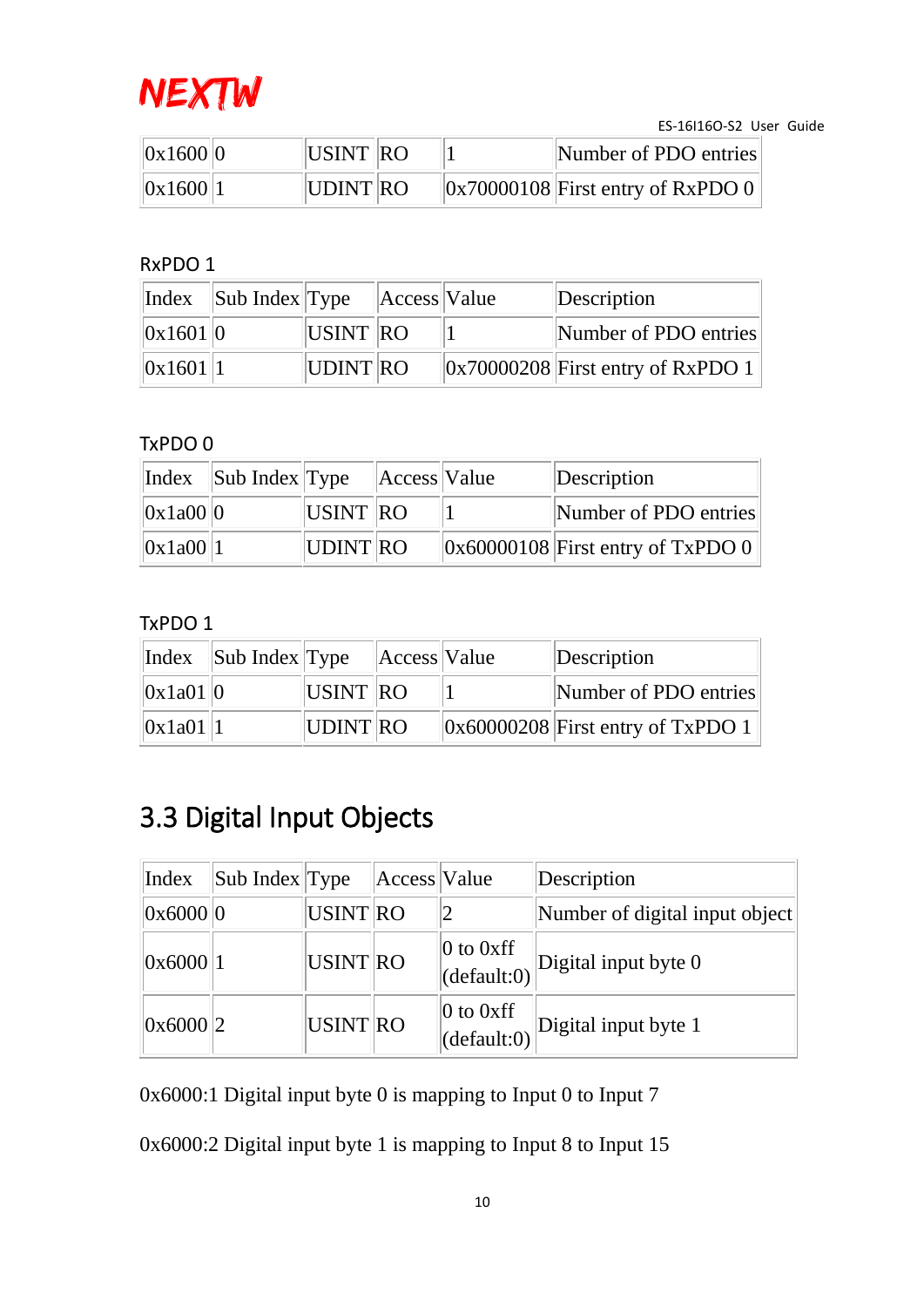

ES-16I16O-S2 User Guide The digital input objects are updated if and only if the EtherCAT state machine is in Safe-OP or OP state.

| Index    | Sub Index Type |                 | Access Value |                                                                 | Description                     |
|----------|----------------|-----------------|--------------|-----------------------------------------------------------------|---------------------------------|
| 0x7000 0 |                | <b>USINT RO</b> |              |                                                                 | Number of digital output object |
| 0x7000 1 |                | USINT RO        |              | $\vert 0$ to 0xff<br>$\vert$ (default:0)                        | Digital output byte $0$         |
| 0x7000 2 |                | <b>USINT RO</b> |              | $\vert 0 \text{ to } 0 \text{xff} \vert$<br>$\vert$ (default:0) | Digital output byte 1           |

### <span id="page-10-0"></span>3.4 Digital Output Objects

0x7000:1 Digital output byte 0 is mapping to OUT 0 to OUT 7

0x7000:2 Digital output byte 1 is mapping to OUT 8 to OUT 15

The digital output objects are updated if and only if the EtherCAT state machine is in OP state.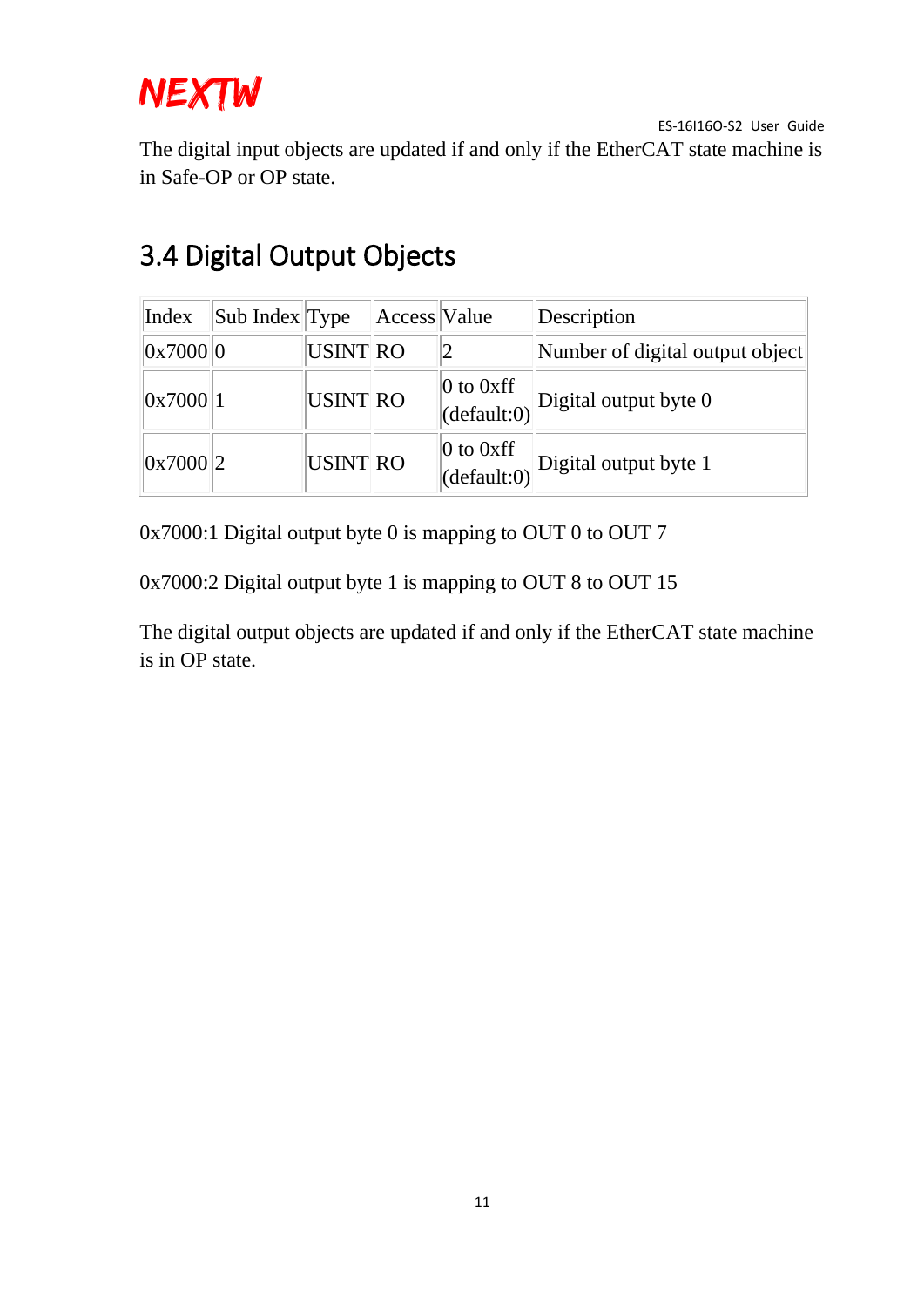

## <span id="page-11-0"></span>Chapter 4: PCB Enclosure Shells

### <span id="page-11-1"></span>4.1 Plastic Shell Diagrams